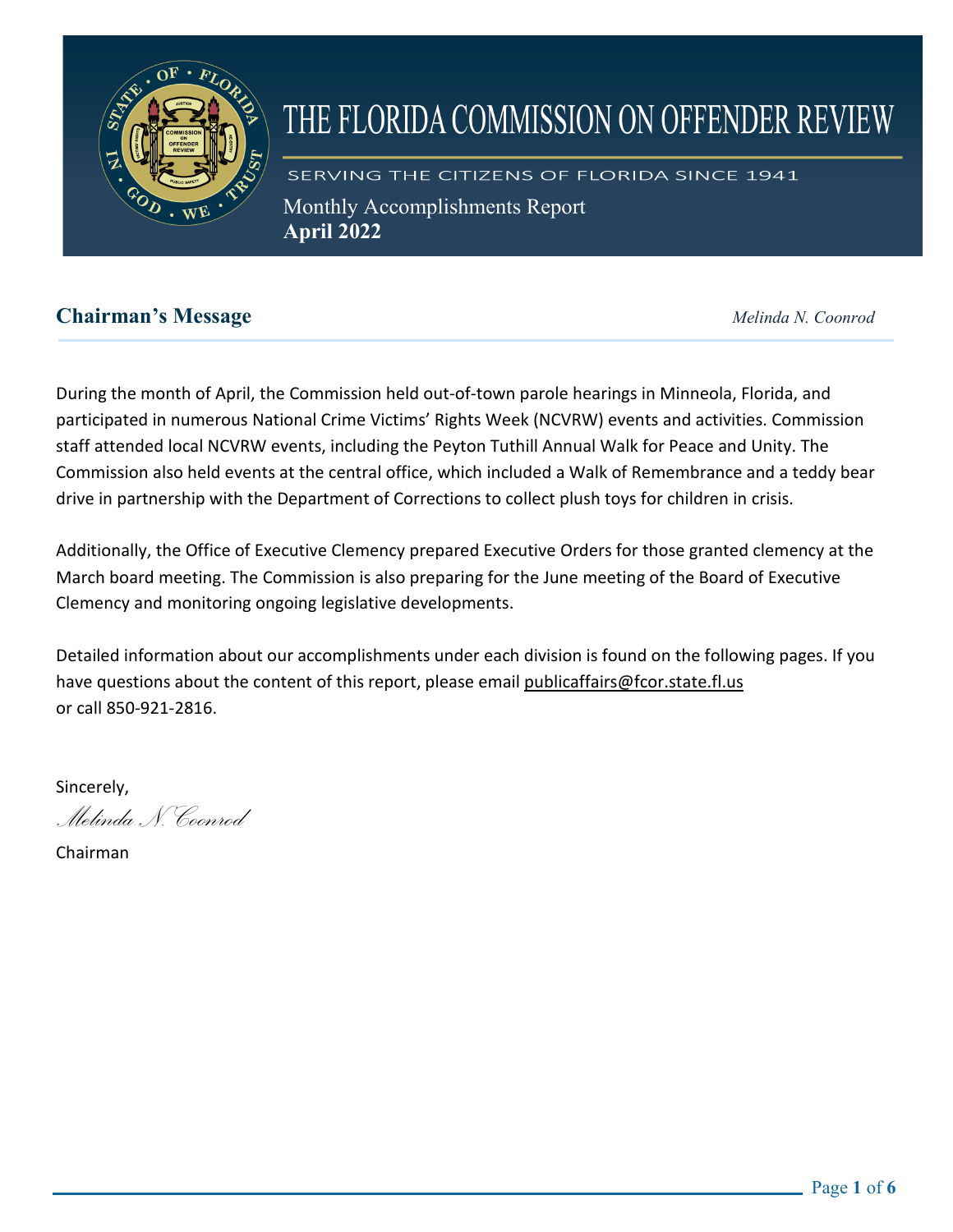## Division of Operations

*The Division of Operations is the largest unit of the Commission and is comprised of four sections: The Revocations Unit, Victims' Services, Office of the Commission Clerk, and Field Services. Twelve field offices are divided among five regional areas across the state with each region staffed by an administrator who directs the day-to-day activities of the professionals and support staff assigned to offices located within the region.*

*Operations is responsible for multiple functions in the administration of post-prison supervisory release programs. These supervised release programs include parole, conditional medical release, control release, conditional release, and addiction recovery release supervision. Through its Field Services staff, Operations conducts parole interviews, administrative hearings for alleged violations of supervision, as well as clemency investigations for the Board of Executive Clemency.*

#### **Accomplishments: April 2022**

#### **Office of the Commission Clerk**

Cases Docketed: 540

- Parole Interviews, Reviews (75), Granted (1), Terminated (4), Released to Guidelines (0), Declined to authorize (0), Rescinded/Reparoled (0)
- Conditional Medical Release Granted (4), Denied (0)
- Conditional Release cases scheduled for Docket (407)
- Addiction Recovery cases scheduled for Docket (45)

#### **Revocations**

Revocations: 433

- Warrants Issued (115)
- Revocations Scheduled for Docket (114)
- Final Hearing Results Received, ROR granted, denied (87)
- Revoked or Reinstated, including ROR, NTA (117)

*\*Includes parole, conditional release, addiction recovery release, and conditional medical release and control release cases.*

#### **Victims' Services**

Victims' Services: 1,350

- Victims' requests for information on parole, conditional release, and conditional medical cases (246)
- Victims Located (54)
- Status updates to victims on parole, conditional medical, and clemency cases (1,018)
- Assisted victims who attended parole or clemency hearings (32)

#### **Field Services**

Field Services: 194

- Parole Interviews (30)
- Revocation Interviews (130)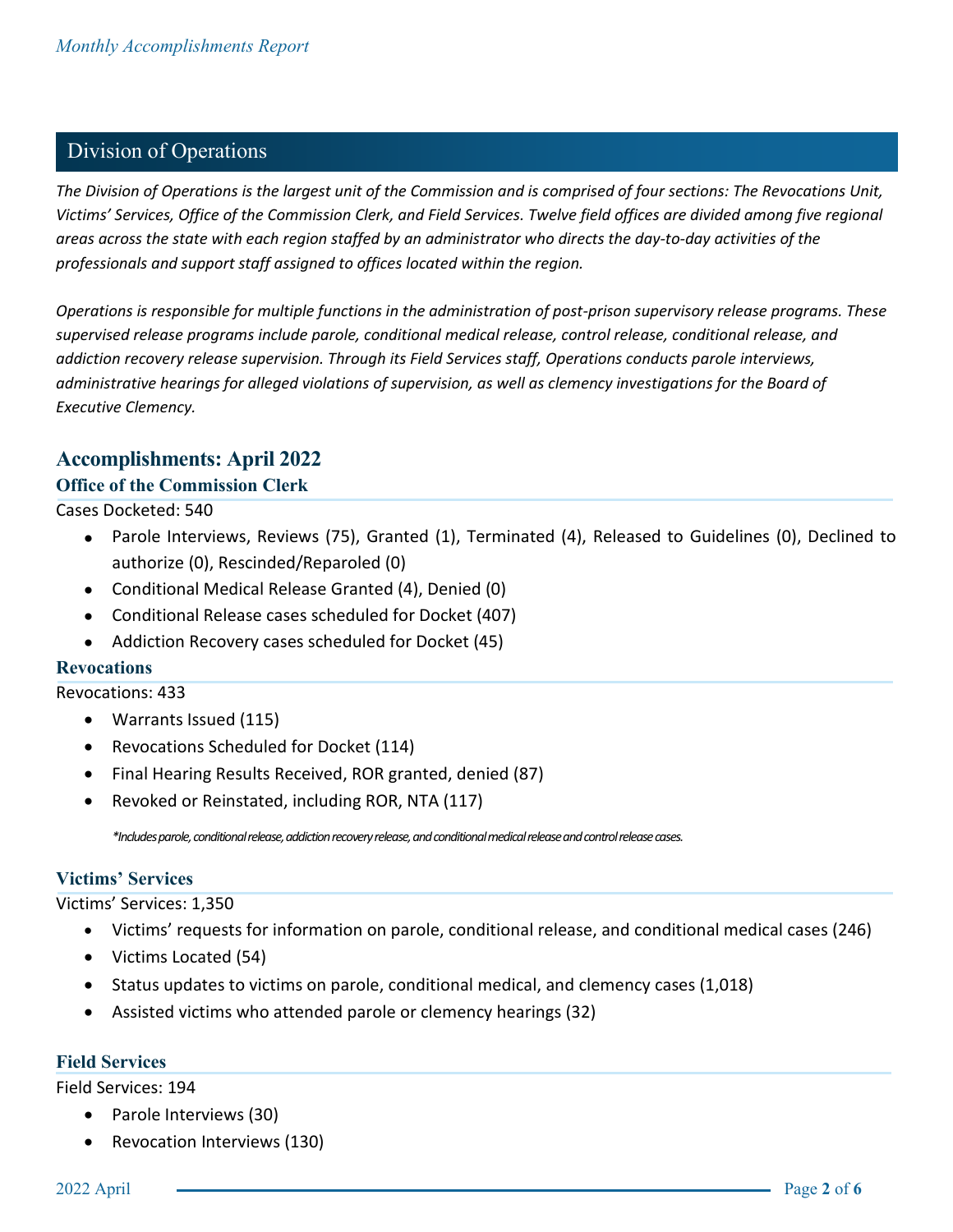• Revocation Hearings (34)

#### Division of Administration

*The Division of Administration provides administrative support to the Commission's Central Office and 12 field offices. Administration includes Human Resources, Finance and Accounting, Purchasing, Safety, Grants, Contracts, Inventory, Emergency Management, and General Services.* 

#### **Accomplishments: April 2022**

- Submitted 80 requisitions, 16 security requests, 72 purchase requests, 11 work orders, 7 deliveries, 43 vouchers, 21 HR actions, 44 invoices, and 14 travel expenses.
- Achieved 100% prompt payment compliance.
- Revised CMS BSR and CMS BSAR documents.
- Prepared and presented the monthly budget analysis.
- Provided agency staff with safety/wellness information.
- Confirmed FGTF users.
- Submitted the GASB 87 operating leases.
- Attended FL Palm meetings, Administration team meetings, FL Palm and OIT meetings, CMS database meetings, Budget meetings, Leadership meetings, HR meetings, VOCA meetings, Leasing meeting, MFMP 2.0 conversion meeting, Classification & Org Structure COI Meeting, Coffee and Community Resources, and Human Resource Officers' Meeting.
- Assisted with FCOR apparel.
- Audited all 2021–2022 performance expectations.
- Completed AA Agency-Specific Plan Questionnaire.
- Provided payroll deduction code vendor information.
- Discussed responsibilities and evacuation plans with floor wardens and evacuation captains.
- Sent agency-wide email regarding Capitol Police bomb threat procedures.
- Reviewed the CMS User Guide.

#### Office of General Counsel

*The Office of the General Counsel is charged with successfully prevailing on litigation filed against the Commission, providing quality legal advice and representation in a prompt manner, and engaging in proactive legal counseling to prevent unnecessary litigation in the future.*

#### **Accomplishments: April 2022**

During the month of April, the Office of the General Counsel generated thirty (30) court filings, including briefs, responses, motions, orders, and notices.

During the month of April, the Office of the General Counsel responded, through completion, to fifty-nine (59) public records requests.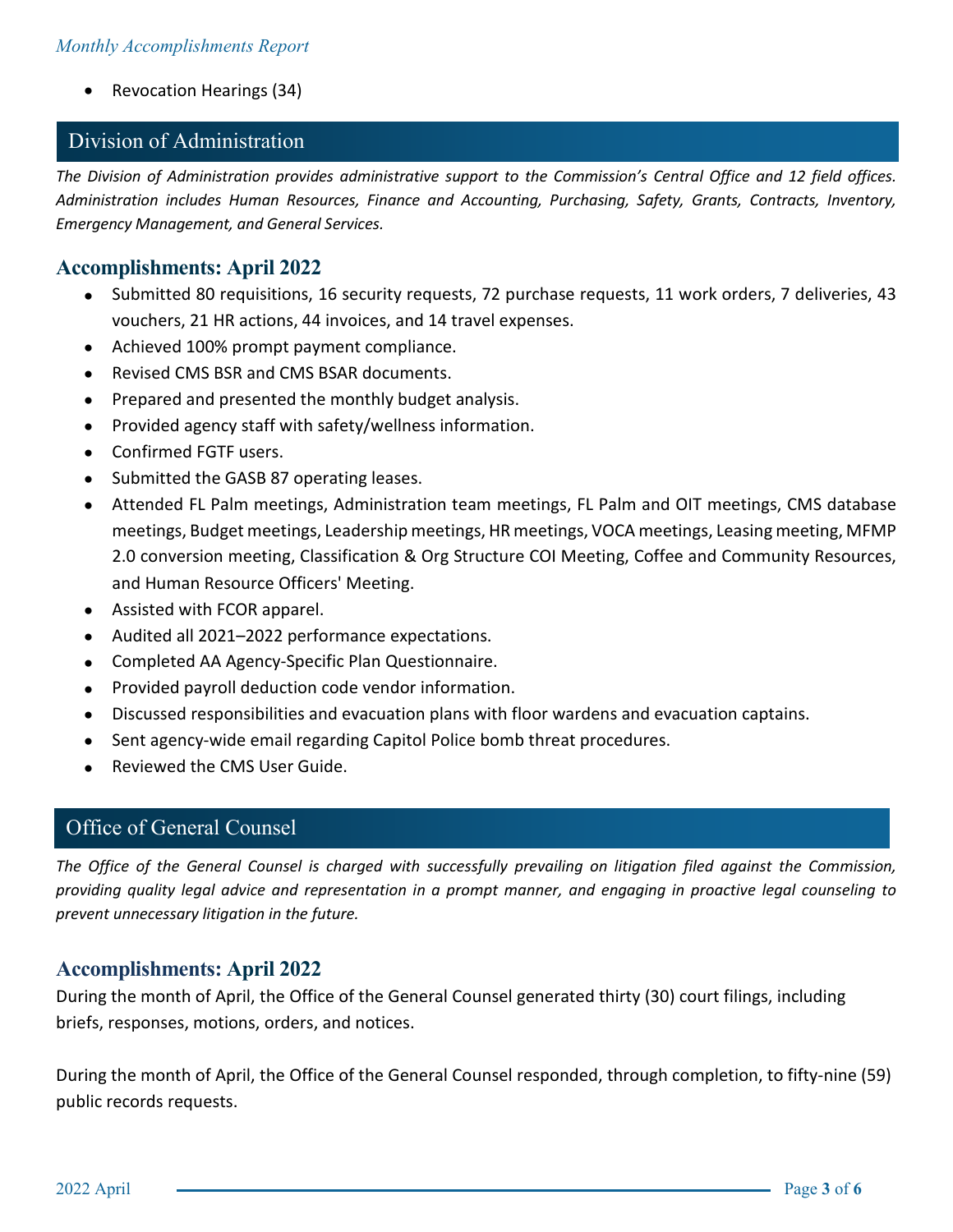#### *Monthly Accomplishments Report*

During the month of April, the Commission received eight (8) positive orders, from state circuit courts, district courts of appeal, and the Florida Supreme Court. These orders are in the nature of reaffirming long-held and long-standing precedent governing some of the more common challenges presented against the Commission, including the denial of a grant of credit for time out on supervision after a supervision revocation, the recommendation for particular programming, the placement of an offender on conditional release, the Commission's discretionary authority to impose special conditions in a conditional release order, the Commission's denial of a grant for a special interview, the sufficiency of the evidence presented at revocation hearings, and the Commission's decision to aggravate for unsatisfactory institutional conduct and its decision not to mitigate based on particular information set forth by an inmate.

# Office of Legislative Affairs

*The Office of Legislative Affairs is charged with overseeing the Commission's legislative program as the agency's chief legislative advocate.* 

## **Accomplishments: April 2022**

- Presented FCOR's 2022 Legislative Session final report to senior staff.
- Provided FCOR staff with a post-session legislative update on issues regarding state employees and the Commission.
- Attended the regional parole hearing with legislative aides from the local districts in Minneola on April 13–14.
- Started preparation for the tour of the FIU Corrections Transitions Program (CTP) at Everglades Correctional Institution in Miami.
- Directed legislative constituent relations regarding functions of the Commission and the Office of Executive Clemency.

# **The Office of Communications is charged with overseeing the agency's communications and public informations and public informations and public informations and public informations and public information program.**

*The Office of Communications is charged with overseeing the agency's communications and public information program, with the director acting as the agency's chief spokesperson.*

## **Accomplishments: April 2022**

- Provided ongoing media relations.
- Composed internal messages to staff.
- Composed correspondence on behalf of the agency to external audiences.
- Attended management meetings.
- Completed ongoing updates to the Commission website.
- Provided proofreading and editing for agency policy documents and other Commission communications and reports.
- Monitored the media for content related to Commission business.
- Created and disseminated materials and assisted with events for National Crime Victims' Rights Week.
- Created a Wikipedia page about the Commission.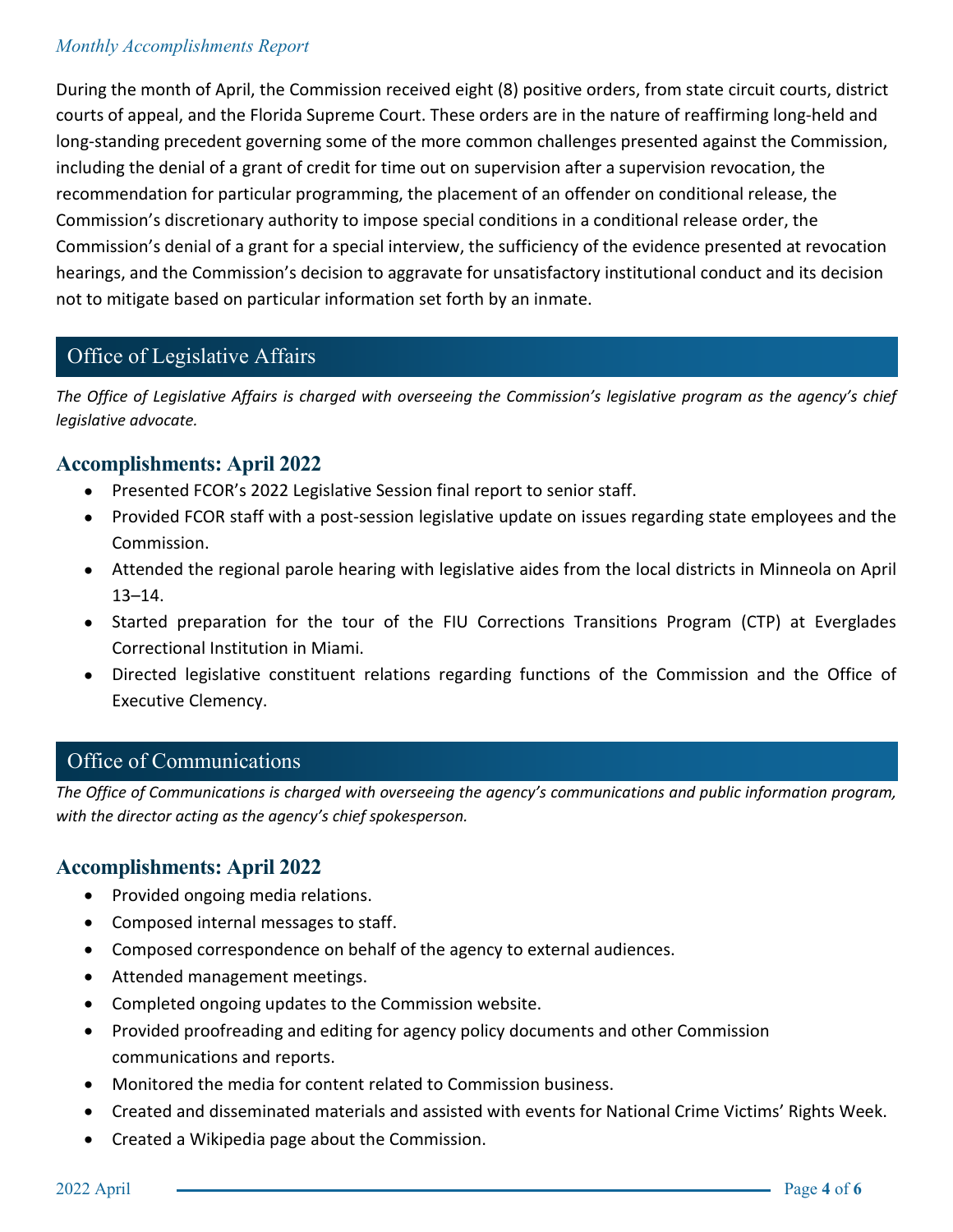## Office of Executive Clemency

*The Office of Executive Clemency (OEC) reports directly to the Governor and Cabinet who sit as the Clemency Board in the performance of their duties and responsibilities. This office serves as the official custodian of all clemency records and is responsible for coordinating all clemency meetings, accepting clemency applications, and referring applications for investigation.* 

## **Accomplishments: April 2022**

- The main goal of the Office of Executive Clemency (OEC) is to support the Executive Clemency Board (Board). OEC staff also provides assistance to the public regarding the clemency process, applications, and historical records.
- OEC maintains multiple phone lines and a web email account that are staffed daily to answer inquiries. This office continues to receive an influx of inquiries relating to voting issues.
- OEC receives and processes clemency applications and notifies the applicants of their eligibility for the different forms of clemency. Correspondence is provided to the applicants explaining the next steps in the process and advising of any additional information that is needed to move their application forward. OEC informs applicants of the final Board action along with summary denials and grants.
- OEC is the custodian of all clemency records and processed over 500 requests received from criminal justice agencies regarding clemency action on individuals being investigated and/or prosecuted. OEC further assisted in responding to clemency records requests, legal inquiries, and legislative inquiries.
- OEC worked closely with the Board in the circulation of a preliminary review list for RCR Without a Hearing, RFR/Commutation of Sentence, and Unfavorable Commission Recommendations for With a Hearing cases. This office prepares Executive Orders for signature and RCR Certificates for those granted without a hearing.
- OEC prepared Executive Orders for those granted clemency at the March Board meeting and the orders have been sent to the Board members for signatures.

## **Webpage Statistics**

- https://FCOR.state.fl.us has received 90,502,915 inquiries with 6,279,946 searches for Restoration of Civil Rights (RCR) grants.
- 1,230,383 names were located, and 122,511 certificates have been printed.
- Currently, 378,692 RCR certificates are available for printing and can be searched on our website: www.fcor.state.fl.us under the clemency tab or [www.FLrestoremyrights.com.](http://www.flrestoremyrights.com/)

# Office of Clemency Investigations

*The Office of Clemency Investigations is charged with investigating, reviewing, evaluating, and reporting to the Clemency Board in all types of clemency cases including, but not limited to, the restoration of civil rights, full pardons, firearm authority, commutations of sentence, remission of fines, and capital punishment cases.*